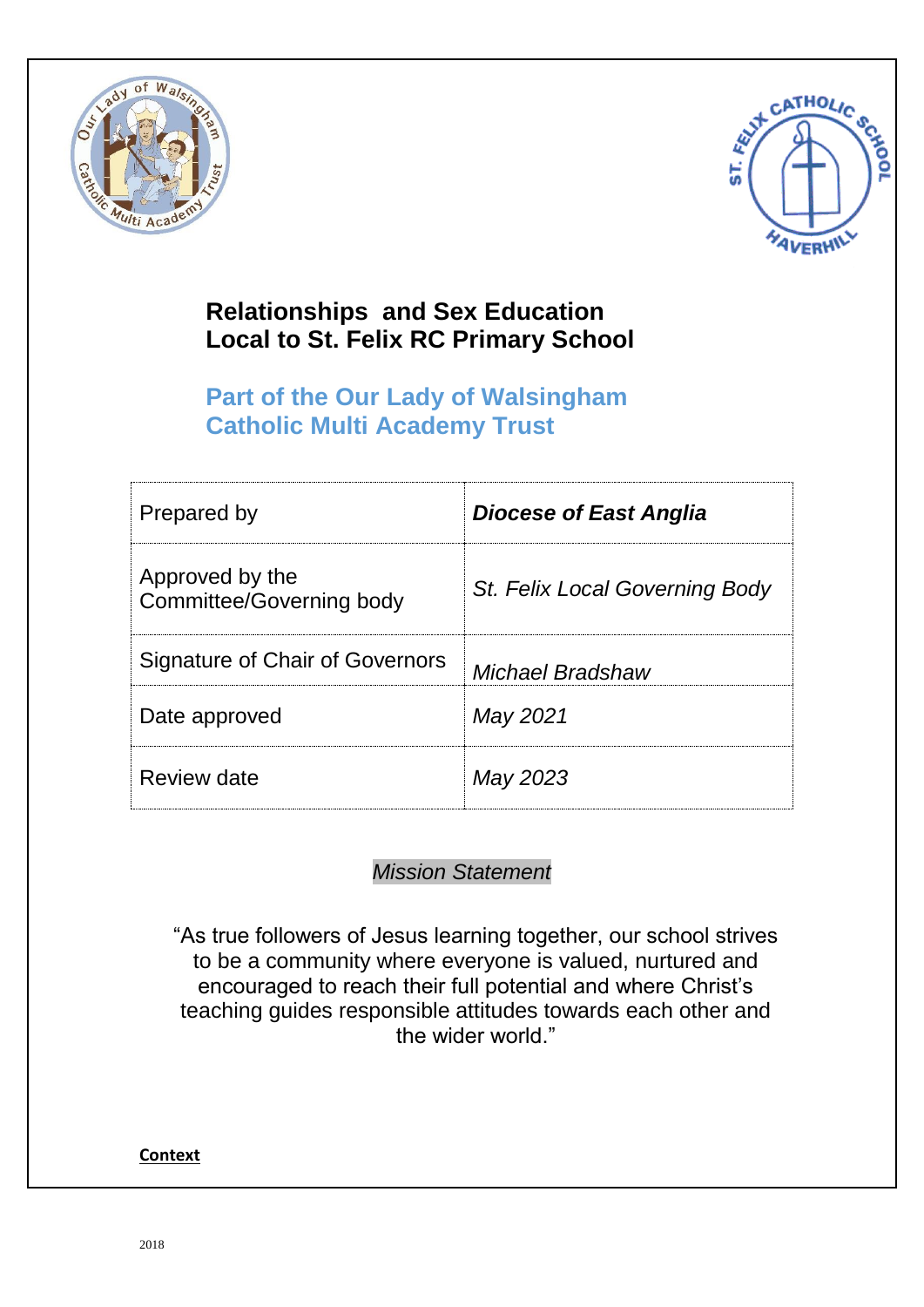This policy is informed by Amoris Laetitia (Pope Francis 2016), guidance from The Catholic Bishop's Conference (Learning to Love March 2017) and the Diocese of East Anglia document, Guidance and Principles for Relationship and Sex Education, issued (January 2018).

Our policy for 'Relationship and Sex Education' has been written in conjunction with the DfE guidance for schools (DfES 0116/2000). It should be read in conjunction with our Safeguarding Policy.

#### **Mission Statement**

Our school mission statement and teaching of the Catholic Church underpins teaching and learning within our school.

Relationship education is part of the RE, personal, social and health education (PSHE), PE and Science curriculum in our school. When we inform our pupils about relationship issues, we do this with regard to teachings of the Catholic Church, morality and individual responsibility and in a way that allows children to ask and explore spiritual, social and moral questions. The DfE guidance states that relationship education is about 'understanding the importance of marriage for family life, stable and loving relationships, respect, love and care'. St Felix we value this statement and endeavour to encourage our pupils to understand and respect its importance.

# **Aims and Objectives**

As a school community we recognise that parents have the prime responsibility for teaching their children about Relationships and Sex Education. We will therefore, supplement and support our parents with appropriate programmes of study for all our pupils.

We aim to:

- Make the children feel loved, cared for and secure in surroundings where Catholic values are practised and where courtesy, respect and consideration for others are of paramount importance;
- Develop a sensible, responsible, factual, basis of knowledge founded on love and the teaching of the Catholic Church;
- Guide their understanding that healthy relationships are God's gift to us and should be enjoyed and never abused.

Within our relationship education we teach our pupils about:

- Looking after and maintaining a healthy body;
- Respecting their bodies;
- The importance of family life;
- Building positive relationships with others, involving trust and respect;
- Moral questions;
- Respecting the views of other people.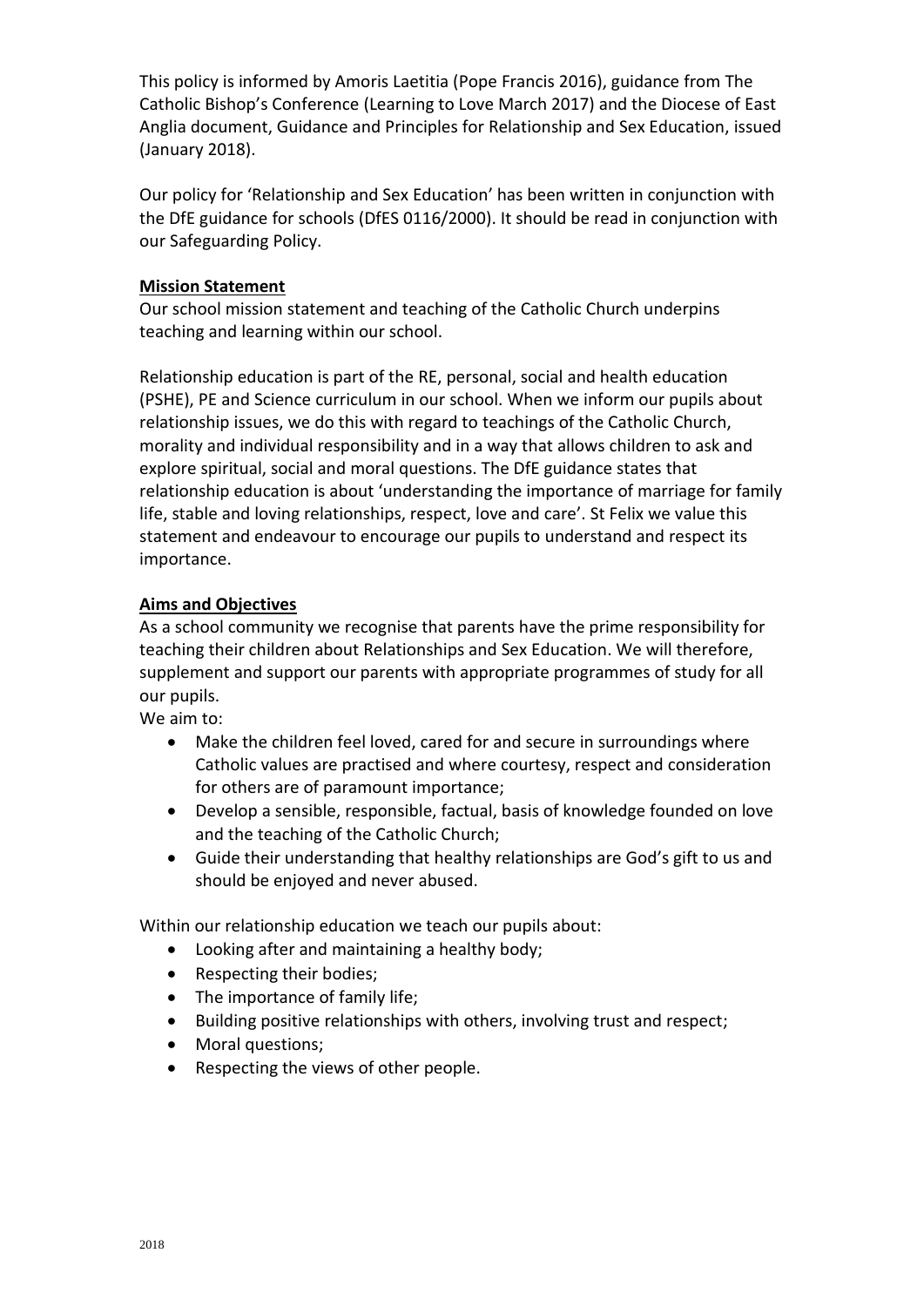In the Science curriculum the pupils at our school learn:

- That animals, including humans, move, feed, grow, use their senses and reproduce;
- To recognise and compare the main external parts of the bodies of humans;
- That humans and animals can produce offspring and these grow into adults;
- Describe the basic needs of animals, including humans, for survival;
- Describe the importance of humans for exercise, eating the rights amounts of different types of food and hygiene;
- Describe the changes as humans develop to old age including puberty;
- To recognise similarities and differences between themselves and others and treat others with sensitivity.

# **Relationship and Sex Education Curriculum**

We teach about the uniqueness of the Human Being and relationships through different aspects of the curriculum. While we carry out the main relationship education in our PSHE curriculum, we also cover relationships in other areas of the curriculum. In particular, Science, PE and RE, which we believe contribute significantly to children's knowledge and understanding of their own bodies and how they are changing and developing. We always encourage our pupils to voice their opinions and discuss any issues they may have with other pupils and adults in the room.

The "Come and See" Religious Education Programme for Primary Schools programme and 'The Way, the Truth and the Life' series is also used in the school to support relationship education.

The Relationships and Sex Education curriculum will follow the model scheme of work developed by the CES (Autumn 2016) adapted where necessary to reflect the specific needs of the school.

We use a relationship education programme called, 'Life to the Full' with year 1-6 in the school alongside RE. This has been carefully written and has involved much collaboration between numbers of people over several years. The programme is intended to support teachers and parents in Catholic schools to enable the holistic growth of children.

#### **Teaching and Learning**

Class teachers are responsible for the teaching and learning of Relationships and Sex education supported by the RE leader and Science Leader. The majority of lessons will take place within the usual class organisation. It is recommended the teaching of the programme takes place throughout the year with relationships and sex education taking place in the summer term in years 5 & 6 although at times we may organise the curriculum to suit the needs of a particular cohort

In years 5 and 6 class teacher will lead the teaching of Life to the Full and there will be the opportunity for pupil groupings to reflect the needs of the pupils' e.g. single gender; individual; access to same gender staff; where appropriate.

Staff will be sensitive to the needs of differing pupils, levels of maturity and personal circumstances. We will ensure equality (Equalities Act 2010) irrespective of disability, SEND; race, nationality, ethnic origin; gender; religion or sexual orientation.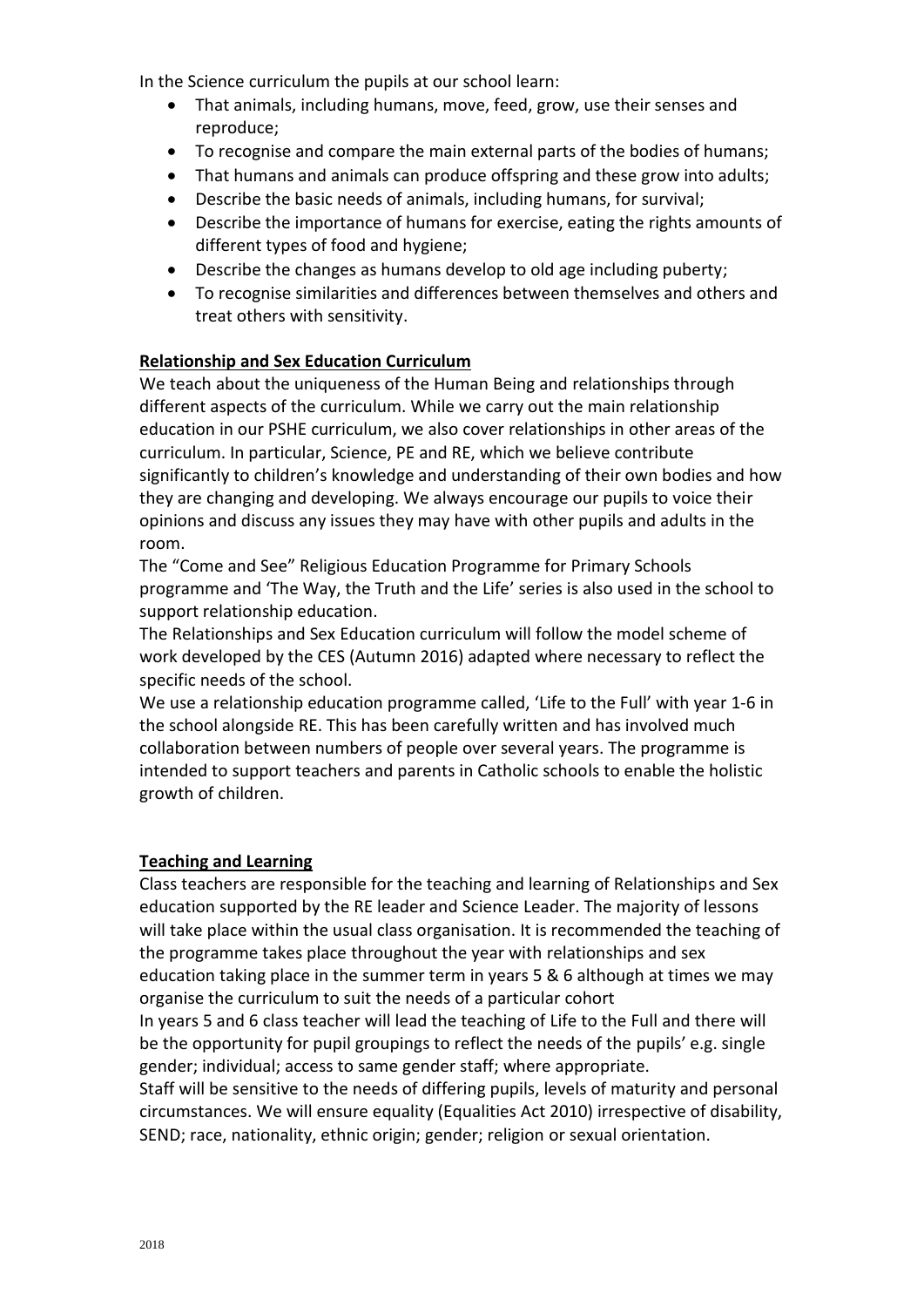# **The role of parents**

We recognise that parents have the prime responsibility for teaching RSE to their children. As a school we will work in partnership with parents to support them in their responsibility to teach their children about Relationships and Sex Education**:**

- Inform parents about the school's relationship education policy and practice;
- Provide a workshop for parents to view materials and ask questions;
- Answer any questions that parents may have about the relationship education of their child;
- Take seriously any issue that parents raise with teachers or governors about this policy, or about the arrangements for relationship education in the school;
- Inform parents about the best practice known with regard to relationship education, so that the teaching in school supports the key messages that parents and carers are giving to children at home.

We believe that, through this mutual exchange of knowledge and information, children will benefit from being given consistent messages about their changing bodies and their increasing responsibilities.

Parents have the right to withdraw their child from all or part of the relationship education programme we teach in our school. If a parent wishes their child to be withdrawn from relationship education lessons, they should discuss this with the head of school and make it clear which aspects of the programme they do not wish their child to participate in. The school will always comply with the wishes of parents in this regard. Children cannot be withdrawn from those aspects of the curriculum covered by the Science National Curriculum.

#### **The role of other members in the community**

We encourage other valued members of the community to work with us to provide advice and support to the children with due regard to health education. In particular, our parish priest and members of the Local Health Authority, such as the school nurse and other health professionals, give us valuable support with our relationship education programme. The school will make every effort to ensure visitors, materials and content is consistent with the teaching of the Catholic Church.

#### **Confidentiality**

Teachers conduct relationship education lessons in a sensitive manner and in confidence. However, if a child makes reference to being involved (or being likely to be involved in) sexual activity, then the teacher will take the reference seriously and deal with it as a matter of child protection. Teachers will respond in a similar way if a child indicates that they have been victims of other forms of abuse. They will not try to investigate, but will immediately inform the named person for child protection issues about their concerns. The head of school will then deal with the matter in consultation with health care professionals (see also our policy on Safeguarding).

#### **The role of the head of school**

It is the responsibility of the head of school to ensure that both staff and parents are informed about our relationship education policy and that the policy is implemented effectively. It is also the head of school's responsibility to ensure that members of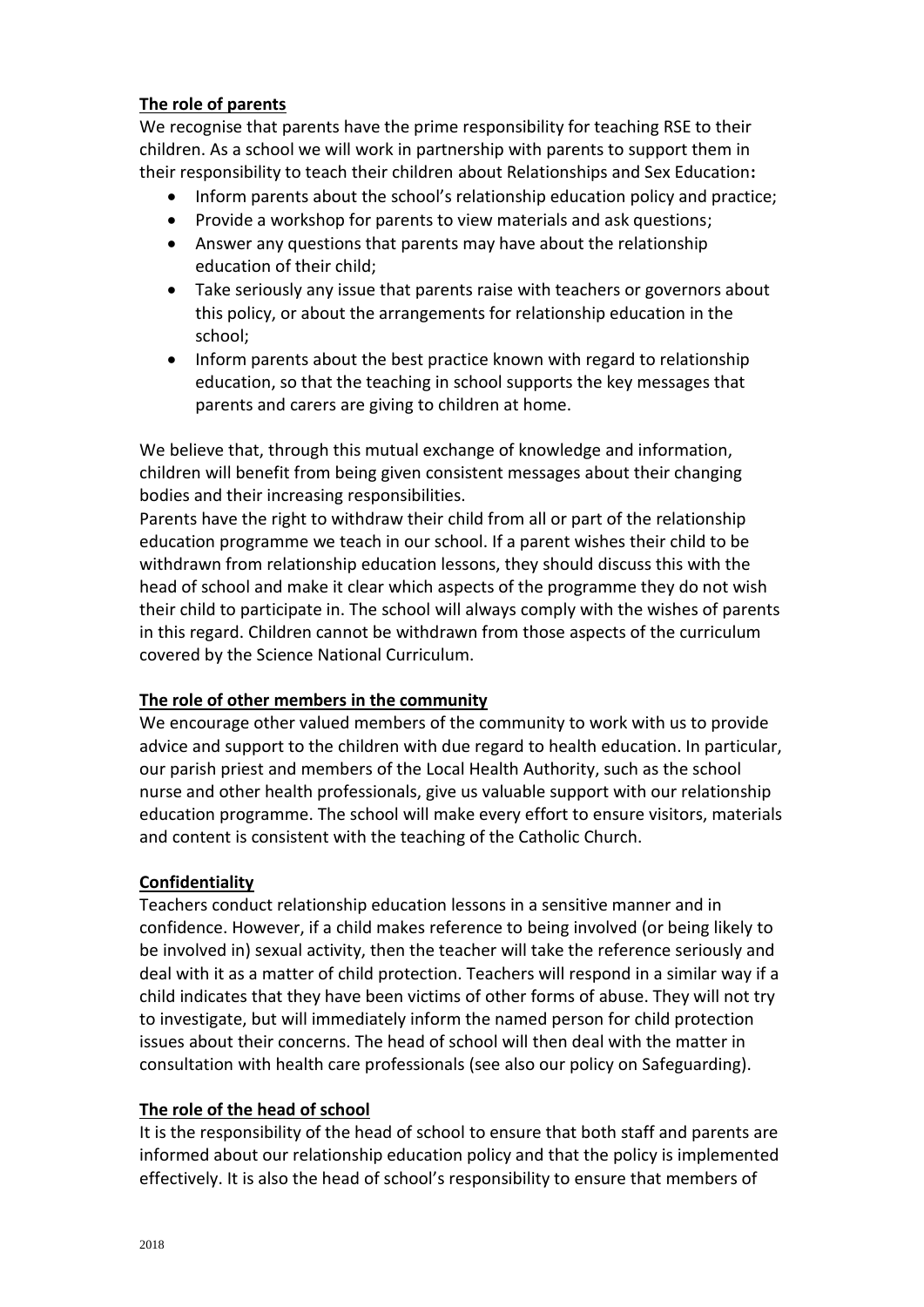staff are given sufficient training, so that they can teach about relationships effectively and handle any difficult issues with sensitivity, in accordance with Catholic teaching.

The head of school liaises with external agencies regarding the school relationship education programme and ensures that all adults who work with our children on these issues are aware of the school policy and work within its framework (see CES guidance on external agencies).

The head of school monitors this policy on a regular basis and reports to governors, when requested, on the effectiveness of the policy.

#### **Assessment, monitoring and Review**

Relationship education has three main elements:

- Attitudes and values;
- Personal and social skills;
- Knowledge and understanding.

These areas will be monitored by the classteacher and any notes made, will be in the classteachers short term planning. As a school we assess relationship education through pupil self-assessment, peer-group assessment and teacher assessment It is the responsibility of the RE leader to monitor relationship education and provide feedback, if necessary, to the classteachers.

A member of governing body will monitor the RSE teaching and learning annually through discussions with members of staff; pupil perception interviews and parental feedback. The responsible governor will report to the full governing body annually with evaluations and recommendations for development.

This policy will be reviewed on a 2 year cycle, led by the RE and Science subject leaders in consultation with governors, staff and parents. If the policy appears to need modification, then the RE and Science subject leaders will report their findings and recommendations to the full governing body. Any changes will then be referred to the Diocese for ratification.